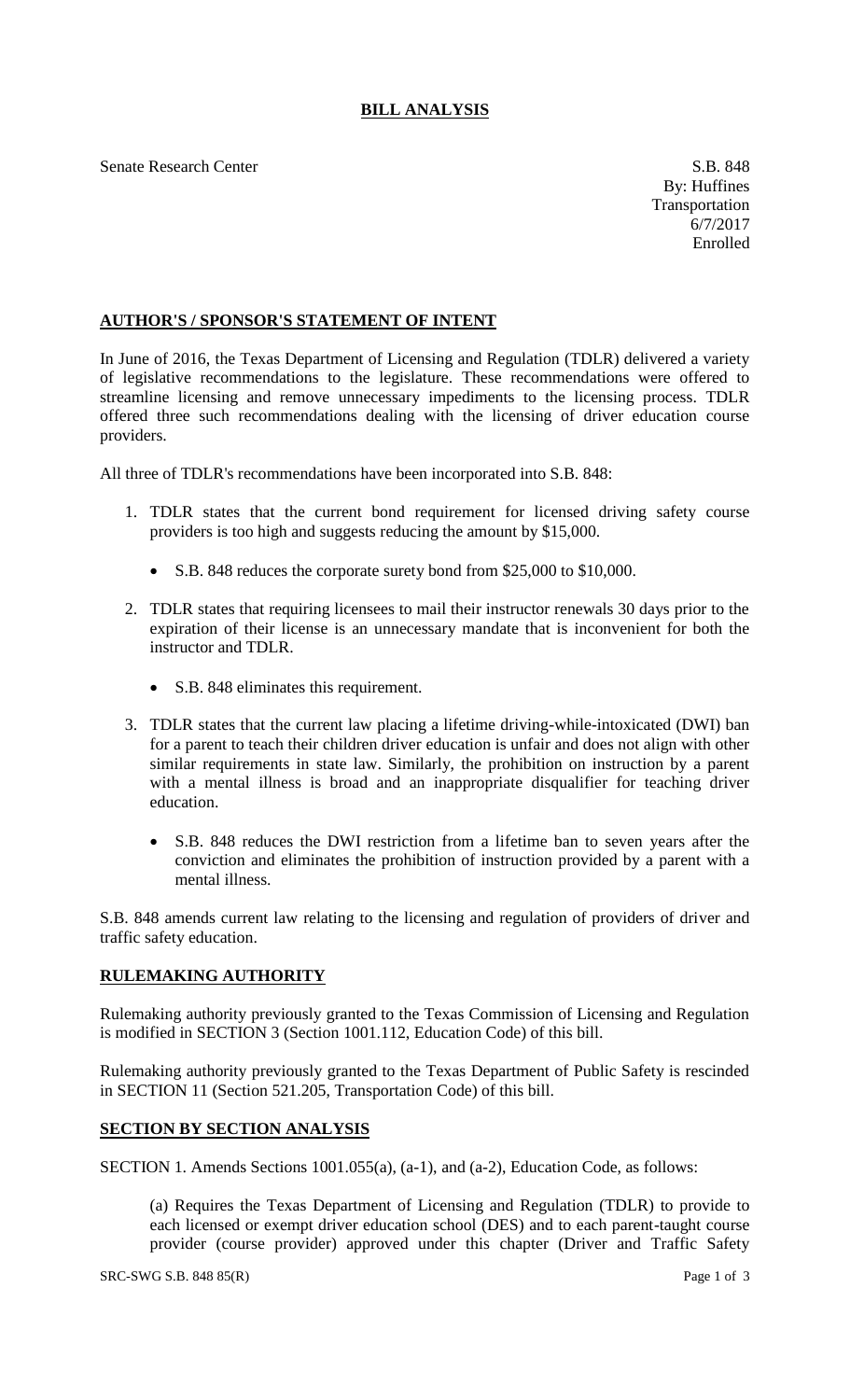Education) driver education certificates or certificate numbers to enable the DES or approved course provider to issue, rather than to print and issue, TDLR-approved driver education certificates to certify completion of an approved driver education course and satisfy certain requirements.

(a-1) Requires that a certificate issued, rather than printed and issued, by an approved DES or course provider meet certain criteria.

(a-2) Requires that an approved DES or course provider that purchases driver education certificate numbers issue, rather than provide for the printing and issuance of, original and duplicate certificates in a certain manner.

SECTION 2. Amends Sections 1001.056(b), (c-1), and (g), Education Code, as follows:

(b) Requires TDLR to provide each licensed course provider with course completion certificate numbers to enable the course provider to issue, rather than to print and issue, TDLR-approved uniform certificates of course completion.

(c-1) Requires that a course provider provide for the issuance, rather than for the printing and issuance, of original and duplicate certificates in a certain manner.

(g) Requires that a course provider issue a duplicate certificate by United States mail or commercial or electronic delivery.

SECTION 3. Amends Section 1001.112, Education Code, by amending Subsection (a) and adding Subsections (a-1) and (e), as follows:

(a) Requires the Texas Commission of Licensing and Regulation, by rule, to provide for approval of a driver education course conducted by certain persons with the noted relationship to a person who is required to complete a driver education course to obtain a Class C license, rather than provide for approval of a driver education course conducted by the parent, stepparent, foster parent, legal guardian, grandparent, or step-parent of a person who is required to complete a driver education course to obtain a Class C license. Makes a nonsubstantive change.

(a-1) Creates this subsection from existing text. Requires that the rules provide that the student driver spend a minimum number of hours in classroom and behind-the-wheel instruction and that the person conducting the course, among certain other criteria, has not been convicted of criminally negligent homicide or driving while intoxicated in the past seven years. Deletes text of existing Subdivision (3) requiring that the person conducting the course is not disabled because of mental illness. Redesignates existing Subdivision (4) as Subdivision (3). Makes a nonsubstantive change.

(e) Prohibits TDLR from charging a fee for the submission of proof of completion of the course or passage of an examination under Subsection (c) (relating to requiring that the rules provide a method by which certain standards are achieved).

SECTION 4. Amends Section 1001.202(b), Education Code, as follows:

(b) Authorizes a driving safety school (DSS) to use multiple classroom locations to teach a driving safety course if each location is approved by TDLR, rather than if each location is approved by the parent school and TDLR, has the same name as the parent school, and has the same ownership as the parent school. Makes nonsubstantive changes.

SECTION 5. Amends Section 1001.204(b), Education Code, as follows:

(b) Deletes text of existing Subdivision (9) requiring TDLR to approve an application for a DES license under certain conditions, including if it is determined, on inspection of the DES premises, that the DES has owners and instructors who are of good reputation and